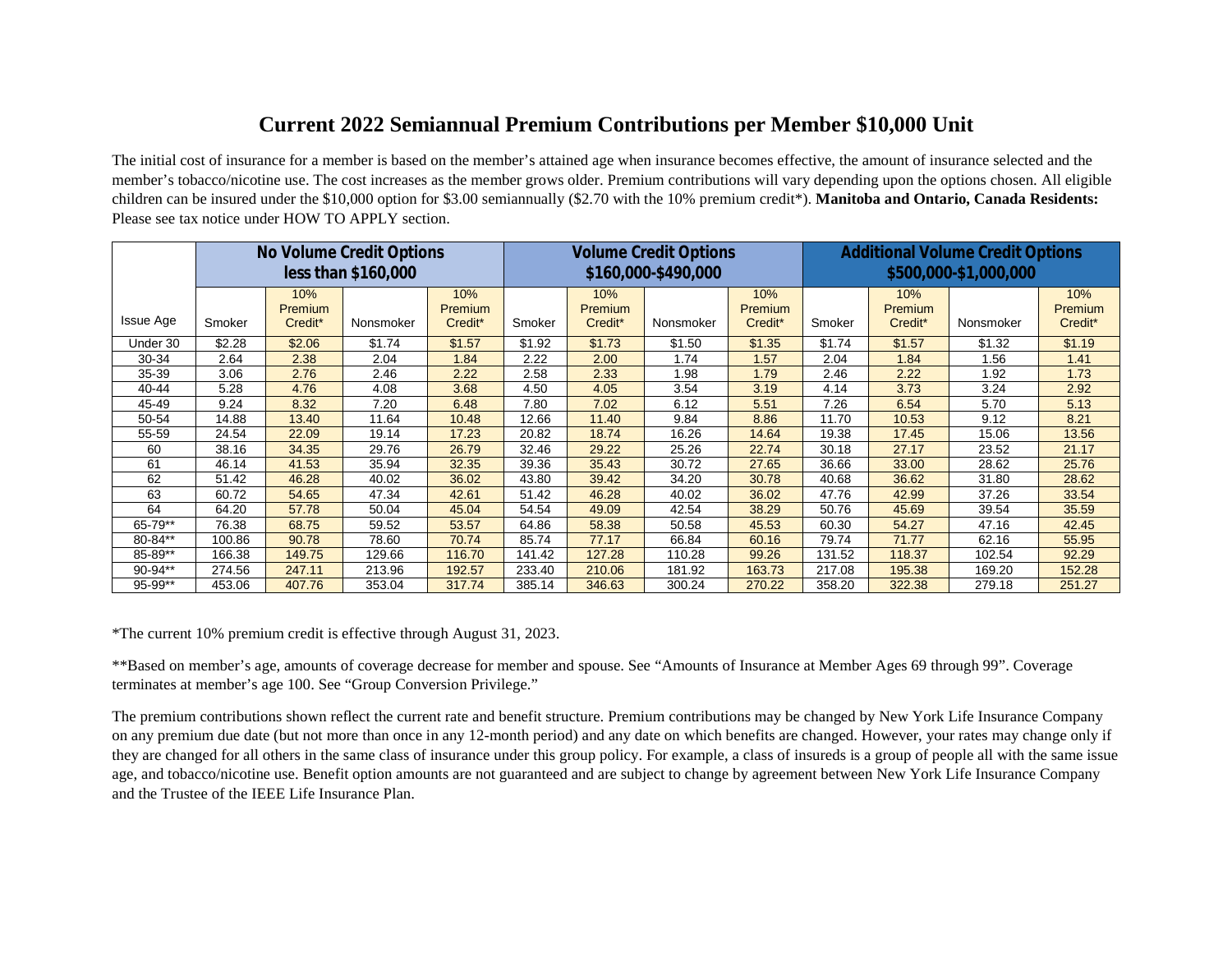## **Current 2022 Semiannual Critical Illness Rider (CIR) Rate\* per \$10,000 Unit Group Rates for IEEE Members:**

|                  | No Volume Credit Options |                |                                        |                | <b>Volume Credit Options</b> |          |                                        |                | <b>Volume Credit Options</b>             |                |           |          |
|------------------|--------------------------|----------------|----------------------------------------|----------------|------------------------------|----------|----------------------------------------|----------------|------------------------------------------|----------------|-----------|----------|
|                  |                          |                | for Life Insurance Less than \$160,000 |                |                              |          | for Life Insurance \$160,000-\$490,000 |                | for Life Insurance \$500,000-\$1,000,000 |                |           |          |
|                  |                          | 10%            |                                        | $10\%$         |                              | 10%      |                                        | 10%            |                                          | 10%            |           | 10%      |
|                  |                          | <b>Premium</b> |                                        | <b>Premium</b> |                              | Premium  |                                        | <b>Premium</b> |                                          | <b>Premium</b> |           | Premium  |
| <b>Issue Age</b> | Smoker                   | Credit**       | Nonsmoker                              | Credit**       | Smoker                       | Credit** | Nonsmoker                              | Credit**       | Smoker                                   | Credit**       | Nonsmoker | Credit** |
| Under 30         | \$0.06                   | \$0.06         | \$0.05                                 | \$0.05         | \$0.06                       | \$0.05   | \$0.05                                 | \$0.05         | \$0.06                                   | \$0.05         | \$0.04    | \$0.04   |
| 30-34            | 0.08                     | 0.08           | 0.06                                   | 0.06           | 0.08                         | 0.08     | 0.06                                   | 0.06           | 0.08                                     | 0.07           | 0.06      | 0.05     |
| 35-39            | 0.10                     | 0.09           | 0.08                                   | 0.07           | 0.10                         | 0.09     | 0.08                                   | 0.07           | 0.09                                     | 0.09           | 0.07      | 0.07     |
| 40-44            | 0.35                     | 0.32           | 0.27                                   | 0.25           | 0.33                         | 0.30     | 0.26                                   | 0.23           | 0.33                                     | 0.30           | 0.26      | 0.23     |
| 45-49            | 0.85                     | 0.77           | 0.66                                   | 0.60           | 0.81                         | 0.73     | 0.63                                   | 0.57           | 0.79                                     | 0.72           | 0.62      | 0.56     |
| 50-54            | 2.13                     | 1.92           | 1.67                                   | 1.50           | 2.05                         | 1.85     | 1.60                                   | 1.44           | 2.02                                     | 1.82           | 1.57      | 1.42     |
| 55-59            | 4.08                     | 3.67           | 3.18                                   | 2.87           | 3.89                         | 3.51     | 3.04                                   | 2.74           | 3.84                                     | 3.46           | 2.99      | 2.69     |
| 60               | 5.31                     | 4.78           | 4.14                                   | 3.73           | 5.08                         | 4.58     | 3.96                                   | 3.56           | 5.00                                     | 4.50           | 3.90      | 3.51     |
| 61               | 5.71                     | 5.14           | 4.45                                   | 4.01           | 5.45                         | 4.91     | 4.25                                   | 3.83           | 5.36                                     | 4.83           | 4.19      | 3.77     |
| 62               | 6.15                     | 5.54           | 4.79                                   | 4.31           | 5.87                         | 5.29     | 4.58                                   | 4.13           | 5.77                                     | 5.19           | 4.51      | 4.06     |
| 63               | 7.87                     | 7.08           | 6.13                                   | 5.52           | 7.54                         | 6.79     | 5.87                                   | 5.28           | 7.40                                     | 6.66           | 5.78      | 5.20     |
| 64               | 10.12                    | 9.11           | 7.89                                   | 7.11           | 9.67                         | 8.70     | 7.54                                   | 6.79           | 9.53                                     | 8.58           | 7.42      | 6.68     |
| 65-79***         | 23.97                    | 21.58          | 18.68                                  | 16.82          | 22.92                        | 20.63    | 17.88                                  | 16.09          | 22.50                                    | 20.25          | 17.60     | 15.84    |
| 80-99***         | n/a                      | n/a            | n/a                                    | n/a            | n/a                          | n/a      | n/a                                    | n/a            | n/a                                      | n/a            | n/a       | n/a      |

\*Rates shown are semiannual and may be slightly off due to rounding.

\*\*These rates include a 10% premium credit effective through August 31, 2023.

\*\*\*After age 65, coverage decreases for each \$10,000 member option value of insurance. Full premiums continue to be payable. Chronic illness coverage terminates at members age 80. The premium contributions shown reflect the current rate and benefit structure.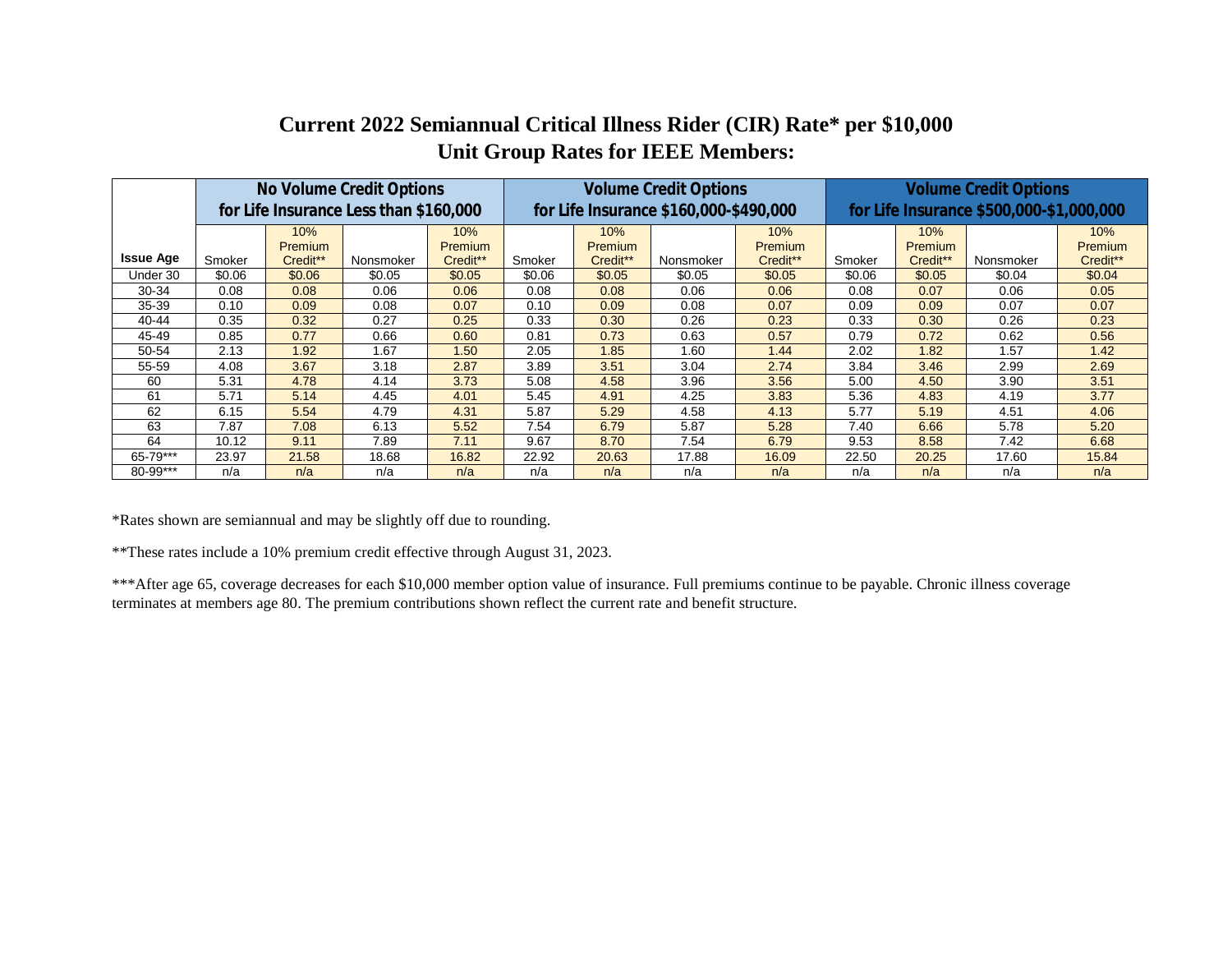## **How to Calculate Your Semiannual Cost with NO Chronic Illness Rider Option\***

Use the correct column to find the current semiannual insurance cost for member coverage in excess of \$10,000. Multiply the amount shown for the \$10,000 member option by the number of \$10,000 multiples desired (e.g., for \$200,000 at age 33 for a nonsmoker with the 10% Premium Credit, multiply  $$1.57$  by  $20 = $31.40$ )

To find the current semiannual insurance cost for spouse coverage in excess of \$10,000, multiply the amount shown for the \$10,000 spouse option by the number of \$10,000 multiples desired (e.g., for \$100,000 at member's age 33 for a nonsmoker spouse with the 10% Premium Credit, multiply  $$1.19$  by  $10 = $11.90$ ). Add the cost for spouse (and children's) coverage to member (and spouse) coverage for your total semiannual premium cost.

If you wish to request child coverage, add \$3.00 (\$2.70 with the 10% Premium Credit described above) to cover all eligible children

#### **How to Calculate Your Semiannual Cost of Chronic Illness Rider Option\***

If you have \$300,000 term life insurance, multiply the unit corresponding to your age by 30.\*\* So if you are age 40 and a nonsmoker:

#### **Without Premium Credit:**

\$300,000 Term Life Insurance Benefit divided by \$10,000 option = 30 unit options 30 unit options multiplied by \$.26 per unit option = \$7.80

#### **With 10% Premium Credit:**

\$300,000 Term Life Insurance Benefit divided by \$10,000 option = 30 unit options 30 unit options multiplied by \$.24 per unit option = \$7.20

## **THEN ADD TO YOUR TERM LIFE PREMIUM AMOUNT FOR TOTAL**

for \$10,000 each. Add the cost of child coverage to member (and spouse) coverage for your total semiannual premium cost.

\*If you select the convenient monthly Electronic Funds Transfer (EFT) option, your monthly cost will be approximately one-sixth of the semiannual cost shown.(Note: the amount billed may differ slightly due to rounding.)

\*\*Maximum acceleration under the Chronic Illness Rider is 50% of Life Insurance Coverage.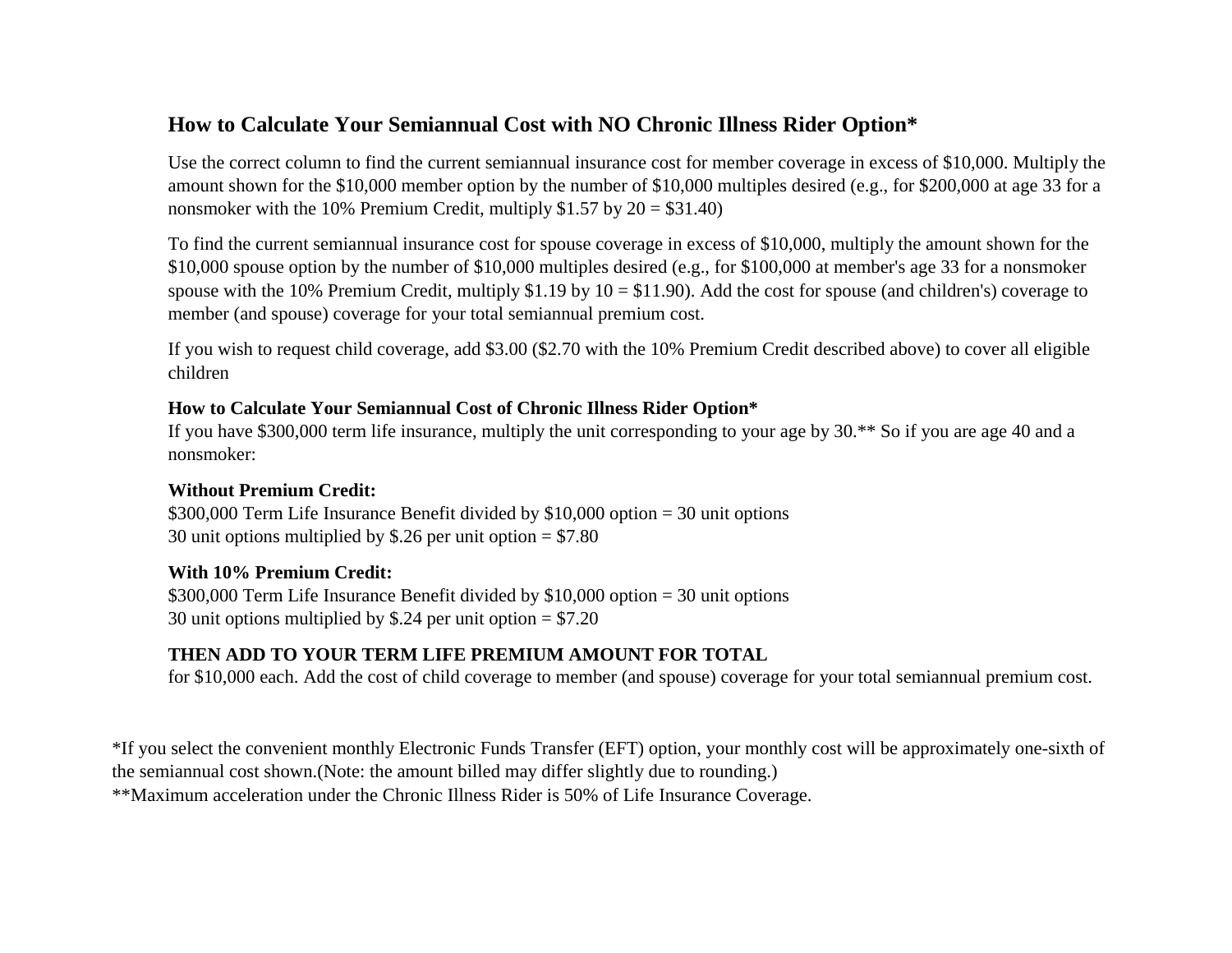## **Current 2022 Semiannual Premium Contributions per Spouse \$10,000 Unit**

The initial cost of insurance for a spouse is based on the member's attained age when insurance becomes effective, the amount of insurance selected and the spouse's tobacco/nicotine use. The cost increases as the member grows older. Premium contributions will vary depending upon the options chosen. All eligible children can be insured under the \$10,000 option for \$3.00 semiannually (\$2.70 with the 10% premium Credit\*). **Manitoba and Ontario, Canada Residents:** Please see tax notice under HOW TO APPLY section.

|                  |        |                | No Volume Credit Options<br>Less than \$160,000 |                |        |                | <b>Volume Credit Options</b><br>\$160,000-\$490,000 |                | <b>Additional Volume Credit Options</b><br>\$500,000-\$1,000,000 |                       |           |                |
|------------------|--------|----------------|-------------------------------------------------|----------------|--------|----------------|-----------------------------------------------------|----------------|------------------------------------------------------------------|-----------------------|-----------|----------------|
|                  |        | 10%<br>Premium |                                                 | 10%<br>Premium |        | 10%<br>Premium |                                                     | 10%<br>Premium |                                                                  | 10%<br><b>Premium</b> |           | 10%<br>Premium |
| <b>Issue Age</b> | Smoker | Credit*        | Nonsmoker                                       | Credit*        | Smoker | Credit*        | Nonsmoker                                           | Credit*        | Smoker                                                           | Credit*               | Nonsmoker | Credit*        |
| Under 30         | \$1.44 | \$1.30         | \$1.08                                          | \$0.98         | \$1.20 | \$1.08         | \$0.96                                              | \$0.87         | \$1.08                                                           | \$0.98                | \$0.84    | \$0.76         |
| 30-34            | 1.68   | 1.52           | 1.32                                            | 1.19           | 1.44   | 1.30           | 1.08                                                | 0.98           | 1.32                                                             | 1.19                  | 0.96      | 0.87           |
| $35 - 39$        | 2.64   | 2.38           | 2.04                                            | 1.84           | 2.16   | 1.95           | 1.68                                                | 1.52           | 2.04                                                             | 1.84                  | 1.68      | 1.52           |
| 40-44            | 3.48   | 3.14           | 2.76                                            | 2.49           | 2.88   | 2.60           | 2.28                                                | 2.06           | 2.76                                                             | 2.49                  | 2.16      | 1.95           |
| 45-49            | 6.12   | 5.51           | 4.80                                            | 4.32           | 5.16   | 4.65           | 3.96                                                | 3.57           | 4.92                                                             | 4.43                  | 3.84      | 3.46           |
| 50-54            | 14.04  | 12.64          | 10.92                                           | 9.83           | 11.88  | 10.70          | 9.24                                                | 8.32           | 11.04                                                            | 9.94                  | 8.64      | 7.78           |
| 55-59            | 21.96  | 19.77          | 17.04                                           | 15.34          | 18.72  | 16.85          | 14.64                                               | 13.18          | 17.40                                                            | 15.66                 | 13.56     | 12.21          |
| 60               | 24.48  | 22.04          | 19.08                                           | 17.18          | 20.88  | 18.80          | 16.20                                               | 14.58          | 19.32                                                            | 17.39                 | 15.12     | 13.61          |
| 61               | 29.64  | 26.68          | 23.04                                           | 20.74          | 25.08  | 22.58          | 19.56                                               | 17.61          | 23.28                                                            | 20.96                 | 18.24     | 16.42          |
| 62               | 32.88  | 29.60          | 25.68                                           | 23.12          | 27.96  | 25.17          | 21.73                                               | 19.55          | 25.92                                                            | 23.33                 | 20.28     | 18.26          |
| 63               | 38.76  | 34.89          | 30.12                                           | 27.11          | 32.88  | 29.60          | 25.68                                               | 23.12          | 30.48                                                            | 27.44                 | 23.76     | 21.39          |
| 64               | 41.28  | 37.16          | 32.16                                           | 28.95          | 35.04  | 31.54          | 27.36                                               | 24.63          | 32.64                                                            | 29.38                 | 25.32     | 22.79          |
| 65-69**          | 49.08  | 44.18          | 38.28                                           | 34.46          | 41.64  | 37.48          | 32.52                                               | 29.27          | 38.76                                                            | 34.89                 | 30.24     | 27.22          |
| 80-84**          | 64.92  | 58.43          | 50.52                                           | 45.47          | 55.20  | 49.68          | 42.96                                               | 38.67          | 51.36                                                            | 46.23                 | 39.96     | 35.97          |
| 85-89**          | 107.04 | 96.34          | 83.28                                           | 74.96          | 91.08  | 81.98          | 70.80                                               | 63.72          | 84.72                                                            | 76.25                 | 65.88     | 59.30          |
| $90-94**$        | 176.64 | 158.98         | 137.52                                          | 123.77         | 150.24 | 135.22         | 116.88                                              | 105.20         | 139.80                                                           | 125.82                | 108.72    | 97.85          |
| 95-99**          | 291.60 | 262.44         | 226.92                                          | 204.23         | 247.92 | 223.13         | 192.96                                              | 173.67         | 230.64                                                           | 207.58                | 179.52    | 161.57         |

\*The current 20% premium Credit is effective through August 31, 2022.

\*\*Based on member's age, amounts of coverage decrease for member and spouse. See "Amounts of Insurance at Member Ages 69 through 99". Coverage terminates at member's age 100. See "Group Conversion Privilege."

The premium contributions shown reflect the current rate and benefit structure. Premium contributions may be changed by New York Life Insurance Company on any premium due date (but not more than once in any 12-month period) and any date on which benefits are changed. However, your rates may change only if they are changed for all others in the same class of insurance under this group policy. For example, a class of insureds is a group of people all with the same issue age, and tobacco/nicotine use. Benefit option amounts are not guaranteed and are subject to change by agreement between New York Life Insurance Company and the Trustee of the IEEE Life Insurance.